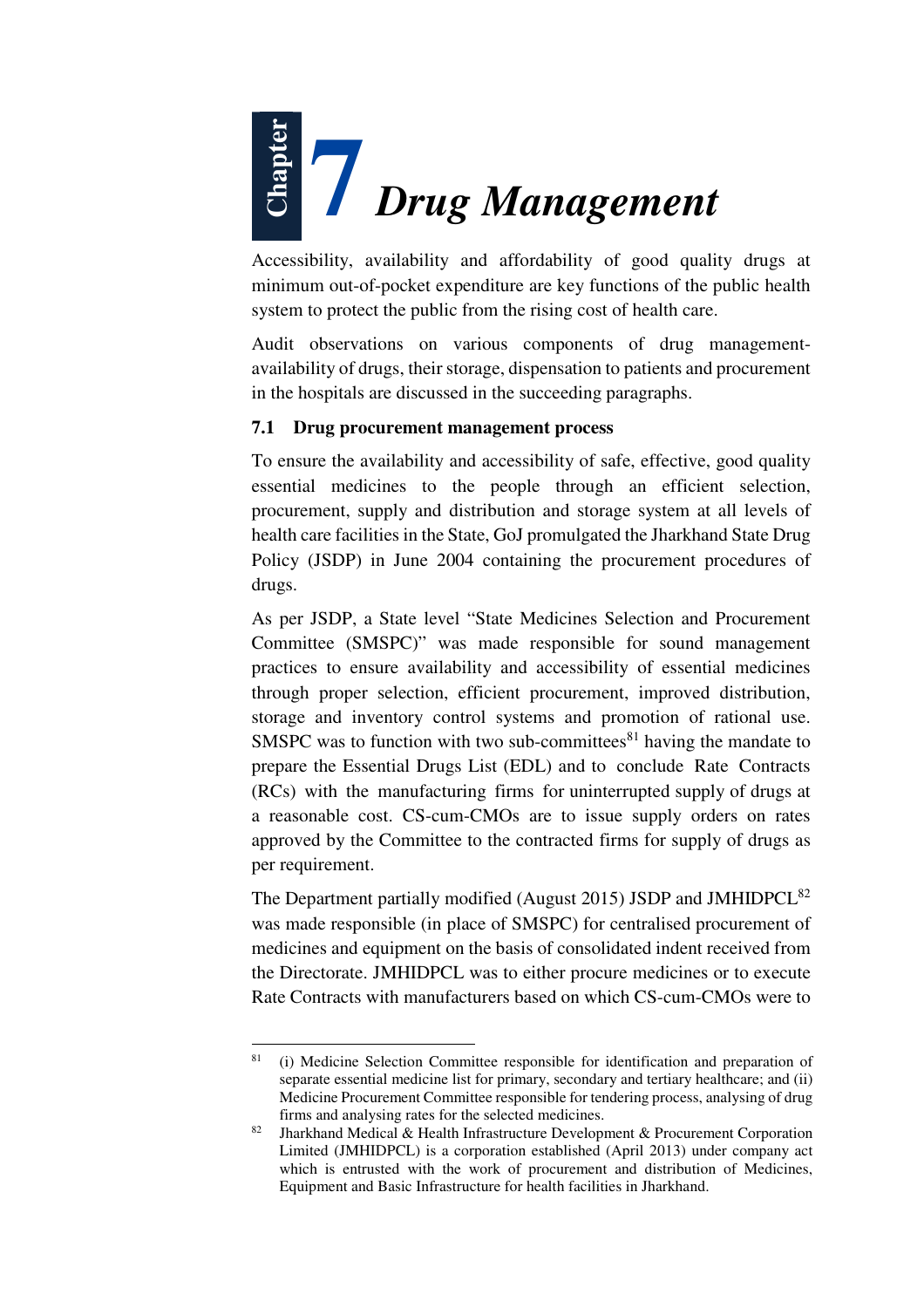purchase medicines for the hospitals. Drugs not covered by the Rate Contracts could be procured from firms having Rate Contracts with GoI or other State Governments for supply of drugs. Further, as per JSDP, if Rate Contract is not framed for a drug and procurement is warranted in an emergency situation, the same could be procured from local vendors by CS-cum-CMOs.

Audit observed that the drug procurement process was marred with systemic problems as well as non-adherence to the stipulated procedures viz., expiry of medicines due to delay in testing, non-adherence of quality assurance of drugs, non-availability of Essential Drugs etc., as discussed in the succeeding paragraphs.

# **7.1.1 Utilisation of funds for drug procurement**

For procurement of drugs for all healthcare facilities including DHs, JMHIDPCL received State funds amounting to  $\bar{\tau}$  100.31<sup>83</sup> crore during 2014-16 and NHM funds amounting to  $\bar{\tau}$  51.43<sup>84</sup> crore during 2016-19. Additionally, the Department also released State funds to CS-cum-CMOs under the Head 2210, a part of which was utilised for procurement of drugs.

Audit observed that:

 $\triangleright$  JMHIDPCL spent only  $\bar{\tau}$  12.46 crore out of  $\bar{\tau}$  100.31 crore from the State funds during 2016-18 and refunded (June 2020) the balance amount of  $\bar{\mathcal{R}}$  87.85 crore (88 *per cent*) to the Department. Further, only  $\bar{\mathcal{R}}$  40.54 crore (79 per cent) was spent from NHM funds during 2016-19 and the balance of  $\bar{\xi}$  12.24<sup>85</sup> crore including interest was lying in the bank account of JMHIDPCL.

 The Directorate provided indents of 213 drugs during 2015-16 and 2016-17 and 354 drugs during 2018-19 required for primary and secondary health care facilities to JMHIDPCL. However, JMHIDPCL finalised the Rate Contract for only 47 drugs/medicines in November 2016 and for 48 medicines in September 2017 which was stated to be due to nonparticipation of firms for all the tendered medicines and single tenders for some medicines despite re-tenders. As a result, JMHIDPCL could procure drugs worth only  $\bar{\tau}$  12.46 crore from the State funds during 2016-18.

An allotment of  $\bar{\tau}$  10.62 crore was released to test-checked DHs by the Department for purchase of medicines during 2014-19. Out of this, expenditure of  $\bar{\tau}$  10.35 crore was incurred on the procurement of medicines from the local vendors.

Thus, inadequate procurement and supply of medicines by JMHIDPCL compelled the CS-cum-CMOs to resort to purchase of medicines from the

l

<sup>83 2014-15:</sup>  $\bar{\xi}$  60.31 crore and 2015-16:  $\bar{\xi}$  40.00 crore <br>84 2016 17:  $\bar{\xi}$  1.85 crore 2017-18:  $\bar{\xi}$  21.55 crore and 2

<sup>2016-17: ₹1.85</sup> crore, 2017-18: ₹21.55 crore and 2018-19: ₹28.03 crore

<sup>&</sup>lt;sup>85</sup> Unspent balance included interest of  $\bar{\tau}$  1.34 crore.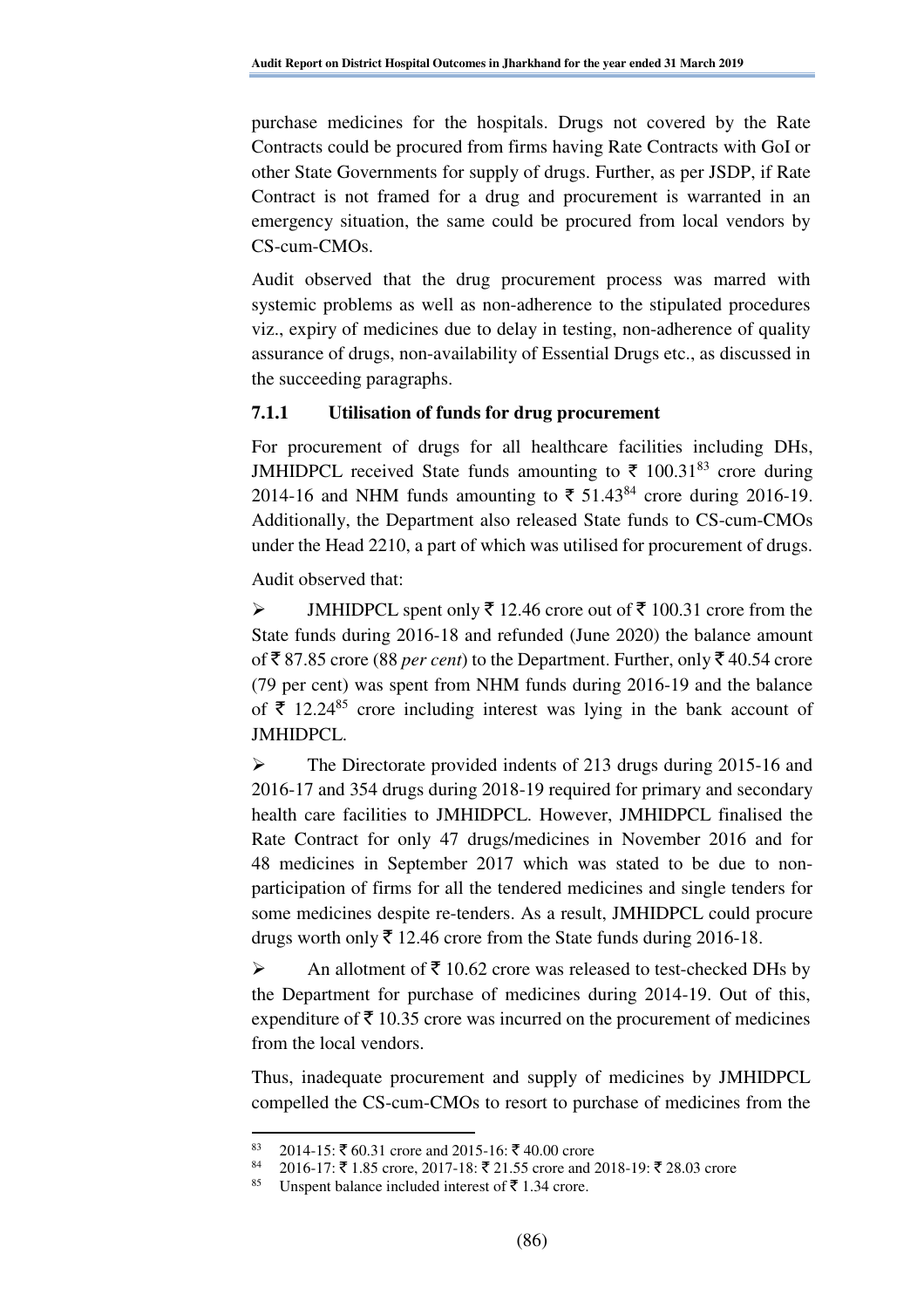local vendors in the test-checked DHs during the said period.

The Department did not furnish replies to the audit observations.

#### **7.1.2 Expiry of medicines due to delay in testing**

As per the terms and conditions of the contract<sup>86</sup>, the vendor supplies medicines with a quality certificate. Further, JMHIDPCL draws samples from the supplied medicines for quality testing through empanelled laboratories and after getting satisfactory results supply is deemed to be completed. The samples which do not meet quality standards render the relevant batches liable to be rejected.

Audit noticed that purchase order for supply of 24.71 lakh tablets of Amoxicillin with Potassium Clavulanate 625 mg valuing  $\bar{\tau}$  1.11 crore was issued (March 2017) to a vendor. The vendor supplied (June 2017) 24.47 lakh tablets in five batches, bearing manufacturing date of May 2017 and expiry date of October 2018 along with the quality certificates.

As per the provision of the contract, JMHIDPCL got the sample tested from an empanelled laboratory<sup>87</sup> which found (27 July 2017) all the batches "not of standard quality". JMHIDPCL, however, intimated (11 September 2017) the un-satisfactory test results to the vendor after a delay of 45 days. The vendor contested (September 2017) the test report and the samples of all five batches were sent (December 2017) to the Central Drug Laboratory (CDL), Kolkata for re-testing by JMHIDPCL again with a delay of three months. CDL, Kolkata declared (July 2018) all the five batches "standard quality". Ultimately, only 6.08 lakh tablets with shelf life of remaining three months was issued to the districts and balance 18.39 lakh tablets valued at  $\bar{\xi}$  82.40 lakh expired in October 2018 and was lying in the warehouse (June 2020).

Thus, inordinate delay by JMHIDPCL in meeting the quality test formalities led to expiry of medicines worth  $\bar{\bar{\xi}}$  82.40 lakh.

The Department did not furnish replies to the audit observations.

### **7.2 Quality assurance of drugs**

l

Quality control plays a major role in providing high quality drugs to the patients. As per JSDP 2004, the State is to ensure quality control of medicines through testing at Government and private laboratories. Further, good manufacturing practices (GMP<sup>88</sup>) should be promoted and inspections of the manufacturing units should be conducted at the cost of suppliers. Besides, quality of drugs should also be checked through sampling by the

<sup>&</sup>lt;sup>86</sup> Entered into between JMHIDPCL and M/s. Scott Edil Pharmacia Limited (the vendor).<br><sup>87</sup> Multani Pharmaceuticals Limited (Analytical Division) Haridwar, Uttarakhand

<sup>87</sup> Multani Pharmaceuticals Limited (Analytical Division), Haridwar, Uttarakhand.

<sup>88</sup> GMP are the practices that provide minimum requirements that a manufacturer must meet to assure that their products are consistently high in quality, from batch to batch, for their intended use.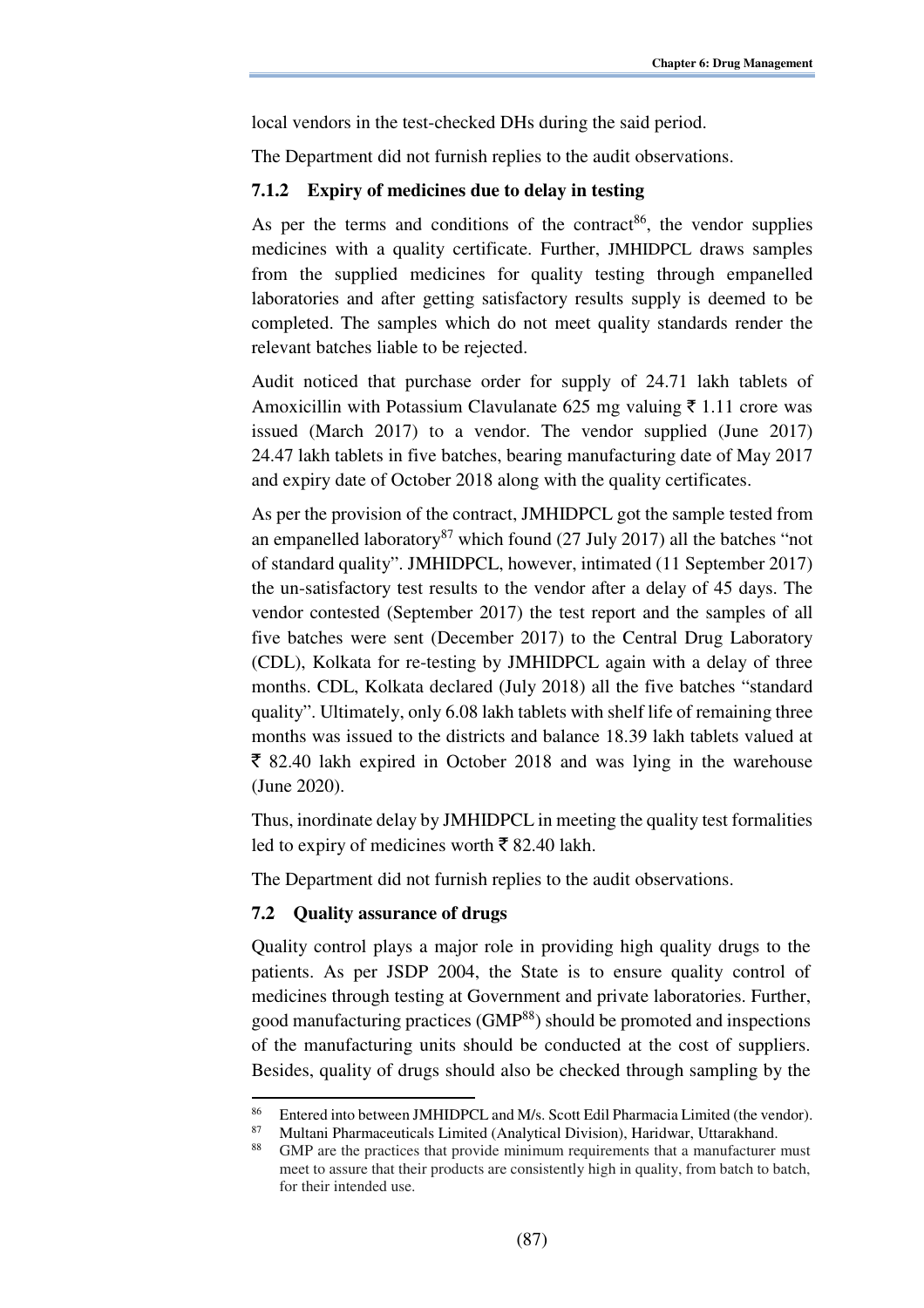Drug Controller (DC). Audit observed that:

 The JMHIDPCL had executed (October 2017) an agreement with a vendor<sup>89</sup> for supply of 13 medicines within 60 days from the date of purchase order. According to the provisions of the agreement (Clause 6.01), the supplier was required to submit test reports from the laboratories for each batch of the drug before supply to obtain dispatch clearance of drugs at the specified locations. Further, after receipt of the supply, samples of drugs from each batch might be taken for testing/ analysis by JMHIDPCL.

Audit noticed that JMHIDPCL issued (October 2017) purchase order to the vendor for supply of 2.06 lakh vials of injection of Cefotaxime Sodium (1000 mg) at district warehouses. However, the vendor without getting dispatch clearance from JMHIDPCL, supplied (between January and March 2018) 2.02 lakh vials of injections of three batches (CO43705, CO43706 and CO43707) at 22 districts. As such, the vendor did not ensure supply of quality drugs by submitting quality test reports. Subsequently, JMHIDPCL also did not ensure quality test of supplied the injections though supply was not supported by quality test reports and paid (August 2018)  $\bar{\tau}$  58.45 lakh to the vendor in contravention to the contractual provision stated ibid.

 $\triangleright$  Audit further noticed that in the absence of centralised purchase of medicines by JMHIDPCL, test-checked DHs procured medicines from local vendors which were not found supported with quality test reports and thus mechanism of quality testing before supply of drugs was compromised.

The Department accepted (January 2021) the facts in respect of DH, Hazaribag and stated that necessary quality assurance would be obtained from the empaneled laboratories from time to time. No replies were furnished in respect of other test-checked DHs.

 Audit noticed delays in submitting test reports of samples collected by the Drug Inspectors (DI) out of medicines available with test-checked DHs during 2014-19 as depicted in **Table 7.1**.

| Name of DH     | <b>Number of samples</b><br>collected | <b>Number of test</b><br>reports received | Number of test<br>reports pending |  |  |  |
|----------------|---------------------------------------|-------------------------------------------|-----------------------------------|--|--|--|
| Deoghar        |                                       |                                           |                                   |  |  |  |
| East Singhbhum |                                       |                                           |                                   |  |  |  |
| Hazaribag      | 0                                     |                                           |                                   |  |  |  |
| Palamu         | Records not available                 |                                           |                                   |  |  |  |
| Ramgarh        | 18                                    |                                           |                                   |  |  |  |
| Ranchi         | 30                                    | 22                                        |                                   |  |  |  |
| Total          | 69                                    |                                           |                                   |  |  |  |

**Table 7.1: Details of samples collected and reported by DI**

*(Source: Test-checked DHs)* 

 $\overline{a}$ 

<sup>89</sup> M/s. Bengal Chemicals and Pharmaceuticals Limited, Kolkata (Public Sector Undertaking of the Government of India)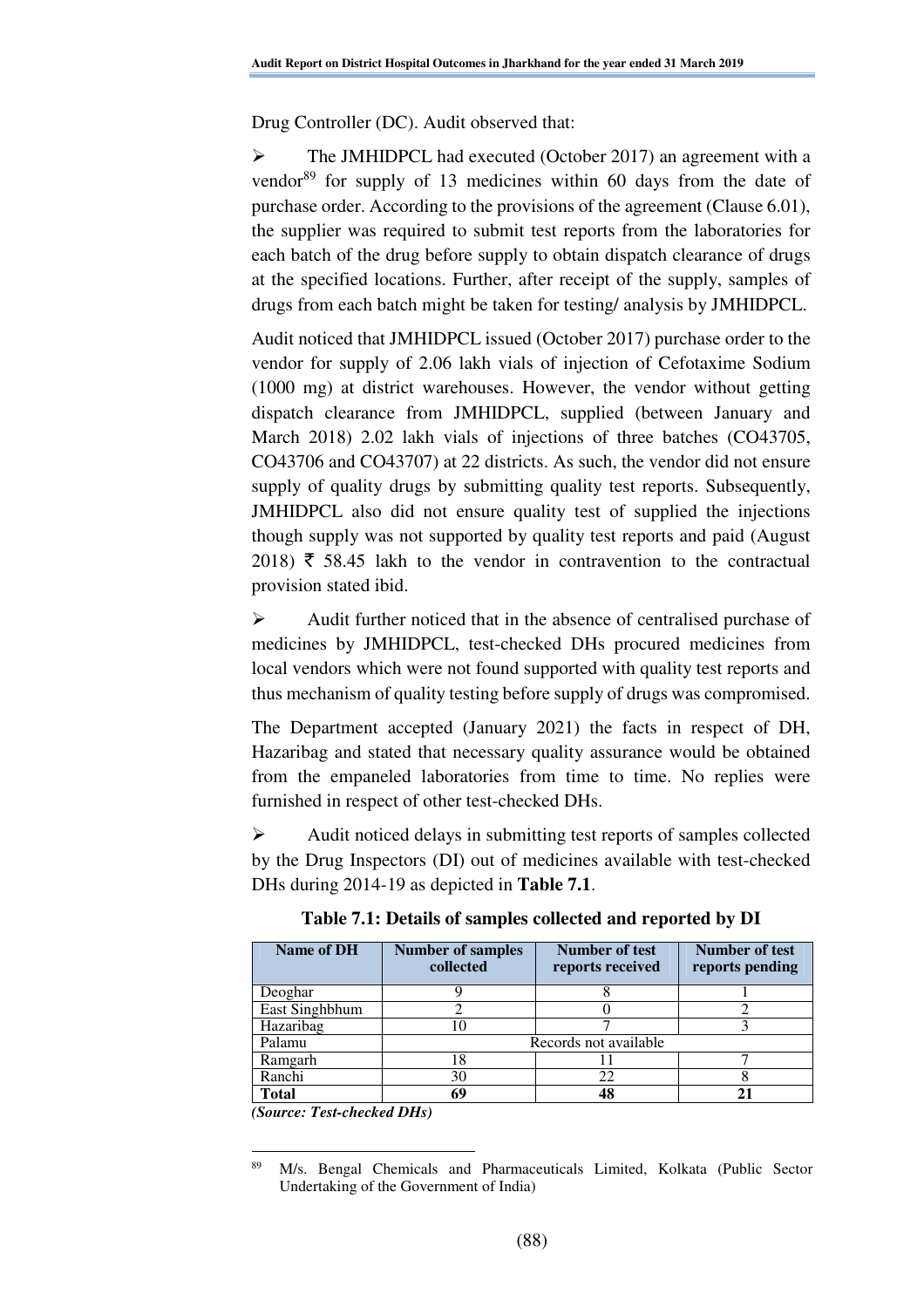From **Table 7.1**, it can be seen that test reports of 21 samples collected between July 2014 and February 2019 were awaited as of March 2020.

 CS-cum-CMO issued (between 25 July 2018 and 23 January 2019) 17,500 vials of Dexamethasone Sodium Phosphate (Dexona) 2 ml injections to DH, Deoghar. The Drug Inspector, Deoghar collected (30 July 2018) samples of the injection of the same batch from the store of CS-cum-CMO which were found (8 March 2019) spurious by the Regional Drug Testing Laboratory, Guwahati. The samples were re-tested by CDL, Kolkata on the orders of the Civil Court, Deoghar and were again found (11 September 2019) 'not of standard quality'.

However, it was noticed that 4,185 out of 17,500 vials of injections were issued (28 July 2018 to 12 March 2019) to different wards from the store of DH, Deoghar and were administered to patients till March 2019. Audit further noticed that 309 vials were administered (between 12 March and 31 March 2019) even after the injection was detected as spurious by the Regional Drug Testing Laboratory, Guwahati as intimated (12 March 2019) by the Drug Inspector, Deoghar. The injection was further declared 'Substandard' by the Central Drug Laboratory, Kolkata on 11 September 2019.

The Department did not furnish replies to the audit observations.

 In DH, Ramgarh, Acyclovir 200 mg tablet (Batch T-15818), supplied (31 August 2018) through JMHIDPCL, was reported (15 March 2019) as 'not of standard quality' by the State Drug Testing Laboratory, Jharkhand. However, 140 out of supplied 5,000 tablets of the same batch were distributed (between 23 November 2018 and 27 March 2019) to OPD patients and remaining 4,860 tablets were lying in store as of February 2020.

The Department did not furnish replies to the audit observation.

 $\triangleright$  In DH, Ramgarh, 410 doses of hepatitis-B vaccines with shelf life up to October 2018 were administered to children between November 2018 and January 2019.

In reply, the Deputy Superintendent, DH, Ramgarh stated that wrong expiry date was recorded by mistake in the vaccine stock register. The reply is not acceptable as the same expiry date (October 2018) of the vaccine with the same batch number was also found recorded in the stock register of DH, East Singhbhum.

The Department did not furnish replies to the audit observation.

Thus, quality of medicines were not ensured during procurement as required and instances of spurious or expired medicines being administered to patients were noticed.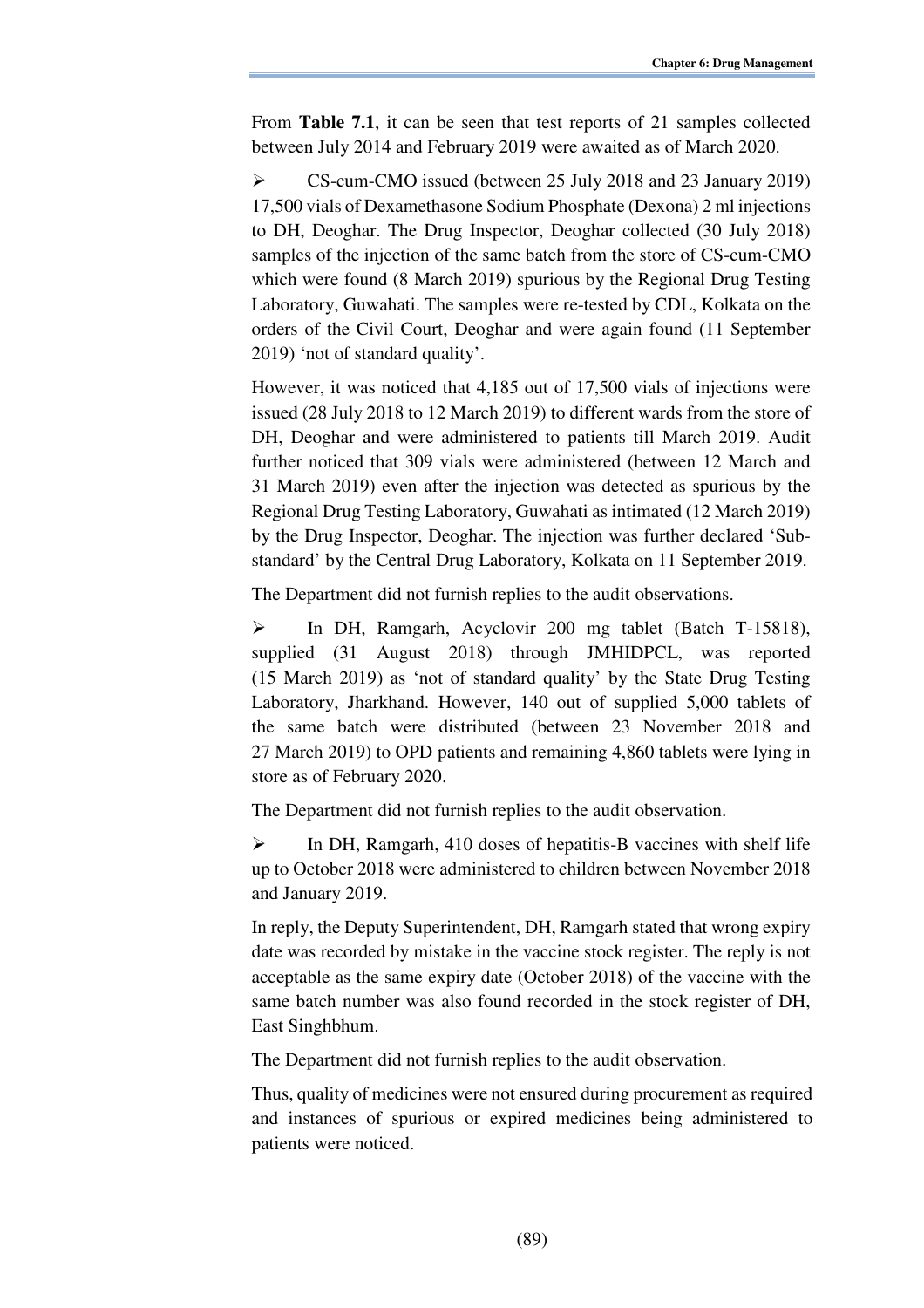# **7.3 Availability of Essential Drugs**

Audit observed that the EDL as prepared by the Directorate in February 2017 contained 367 drugs. Audit compared the availability of drugs in the test-checked DHs with the EDL during 2017-19 as detailed in **Table 7.2**.

|                | Name of DH     | 2017-18                             |                                        |                                         | 2018-19                             |                                        |                                         |  |
|----------------|----------------|-------------------------------------|----------------------------------------|-----------------------------------------|-------------------------------------|----------------------------------------|-----------------------------------------|--|
| SI.<br>No.     |                | <b>Number</b><br>of drugs<br>in EDL | <b>Number</b><br>of drugs<br>available | <b>Percentage</b><br>of<br>availability | <b>Number</b><br>of drugs<br>in EDL | <b>Number</b><br>of drugs<br>available | Percentage<br><b>of</b><br>availability |  |
| 1              | Deoghar        | 367                                 | 85                                     | 23                                      | 367                                 | 86                                     | 23                                      |  |
| 2              | East Singhbhum | 367                                 | 79                                     | 22                                      | 367                                 | 52                                     | 14                                      |  |
| 3              | Hazaribag      | 367                                 | 42                                     | 11                                      | 367                                 | 41                                     | 11                                      |  |
| $\overline{4}$ | Palamu         | 367                                 | 45                                     | 12                                      | 367                                 | 51                                     | 14                                      |  |
| 5              | Ramgarh        | 367                                 | 52                                     | 14                                      | 367                                 | 56                                     | 15                                      |  |
| 6              | Ranchi         | 367                                 | 69                                     | 19                                      | 367                                 | 70                                     | 20                                      |  |

**Table 7.2: Availability of drugs against EDLs** 

*(Source: Test-checked DHs)*

It can be seen from **Table 7.2** that only 11 to 23 *per cent* of essential drugs were available with the test-checked DHs during 2017-19. Further, the available drugs was out of stock for a considerable period due to less procurement of drugs as compared to the requirement by CS cum CMOs as illustrated in **Table 7.3**.

**Table 7.3: Stock out of drugs**

|         |                | Number of              | Number of                             | <b>Total</b>                          | Stock out position (in days) |                |          |                    |
|---------|----------------|------------------------|---------------------------------------|---------------------------------------|------------------------------|----------------|----------|--------------------|
| Year    | Name of DHs    | medicines<br>available | medicines<br>test-checked<br>by Audit | number of<br>out of stock<br>medicine | $1 - 30$                     | $31 - 60$      | $61-120$ | more<br>than $120$ |
| 2017-18 | Deoghar        | 85                     | 74                                    | 49                                    | 4                            | 11             | 7        | 27                 |
|         | East Singhbhum | 79                     | 37                                    | 37                                    | Ι.                           | 11             | 8        | 17                 |
|         | Hazaribag      | 42                     | 42                                    | 21                                    |                              | 3              | 7        | 10                 |
|         | Palamu         | 45                     | 45                                    | 21                                    | $\Omega$                     | $\Omega$       | $\Omega$ | 21                 |
|         | Ranchi         | 69                     | 22                                    | 22                                    | $\Omega$                     | 1              | $\Omega$ | 21                 |
| 2018-19 | Deoghar        | 86                     | 72                                    | 52                                    | 16                           | 8              | 15       | 13                 |
|         | East Singhbhum | 52                     | 32                                    | 32                                    | 8                            | 3              | 5        | 16                 |
|         | Hazaribag      | 41                     | 41                                    | 18                                    | $\Omega$                     | $\overline{2}$ | 4        | 12                 |
|         | Palamu         | 51                     | 45                                    | 21                                    | $\Omega$                     | $\overline{2}$ | 2        | 17                 |
|         | Ranchi         | 70                     | 31                                    | 28                                    | $\Omega$                     | 2              | $\Omega$ | 26                 |
|         | <b>Total</b>   | 620                    | 441                                   | 301                                   | 30                           | 43             | 48       | <b>180</b>         |

*(Source: Test-checked DHs)*

It can be seen from **Table 7.3**, that out of the test-checked 441 essential drugs, 180 drugs (41 *per cent*) remained out of stock for more than 120 days during 2017-19 in five test-checked DHs. In DH, Ramgarh, Audit could not assess availability of essential drugs as the central stock register was not maintained.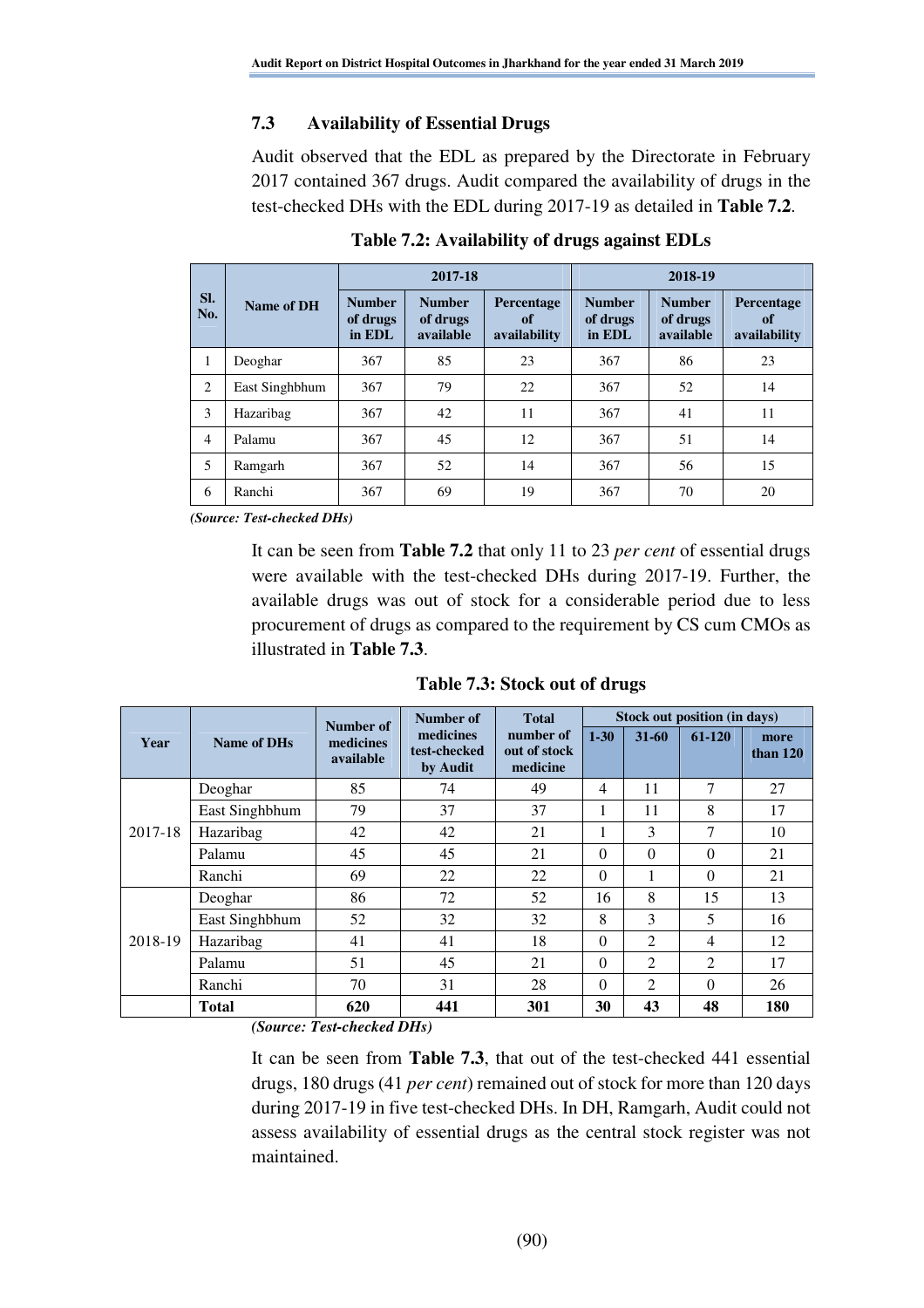Thus, either due to non-procurement of 77 to 89 *per cent* of essential drugs (Table 7.2) or less procurement of 11 to 23 *per cent* of drugs which also included vital drugs required for OT, ICU, Emergency and Maternity services, objective of efficient and affordable health services to needy was not ensured as discussed in **Chapters 4 and 5**.

The Department did not furnish replies to the audit observations.

## **7.4 Storage of drugs**

Jharkhand State Drug Policy, 2004 prescribes that an appropriate system of storage and stock management for medicine is to be established for adequate stocking of drugs. Further, the Drugs and Cosmetic Rules, 1945 stipulates parameters for the storage of drugs in stores to maintain the efficacy of the procured drugs before being issued to patients.

Audit noticed non-adherence to the prescribed norms and parameters (*Appendix 7.1*) by the test-checked DHs as given in **Table 7.4**.

| SI.<br>No.     | <b>Parameters</b>                                          | Number of<br>test-checked<br>DHs having<br>deficiencies | Probable impact of not adhering to<br>parameters    |
|----------------|------------------------------------------------------------|---------------------------------------------------------|-----------------------------------------------------|
| 1              | Air-conditioned<br>pharmacy                                | 5                                                       | Loss of efficacy and shelf life of drugs            |
| $\mathcal{L}$  | Labelled shelves/racks                                     | $\mathcal{L}$                                           | High Turn Over time in the disbursement<br>of drugs |
| 3              | Away from water and<br>heat                                | 3                                                       |                                                     |
| $\overline{4}$ | Display instructions for<br>storage of vaccines            | 3                                                       | Loss of efficacy and shelf life of drugs            |
| 5              | Functional temperature<br>monitoring device in<br>freezers | $1*$                                                    |                                                     |
| 6              | Drugs kept under lock<br>and key                           | 3                                                       | Misuse of costly drugs                              |
| 7              | Poisons kept in a locked<br>cupboard                       | $4**$                                                   | Unauthorised access to the dangerous<br>drugs       |

**Table 7.4: Deficiencies in storage of drugs**

*\** Information not furnished by DH, Hazaribag

\*\* Information not furnished by DH, East Singhbhum

#### *(Source: Test-checked DHs)*

It is evident from **Table 7.4** that test-checked DHs were not adhering to norms in storage of drugs which were directly linked with loss of efficacy and shelf life of drugs. Prescribed safety norms were also not followed for storage of dangerous drugs. Thus, storage management of the drugs was deficient due to which reduction in efficacy of drugs cannot be ruled out.

The Department accepted the facts in respect of DH Palamu and stated that steps would be taken for proper storage of the drugs. No replies were furnished in respect of the other DHs.